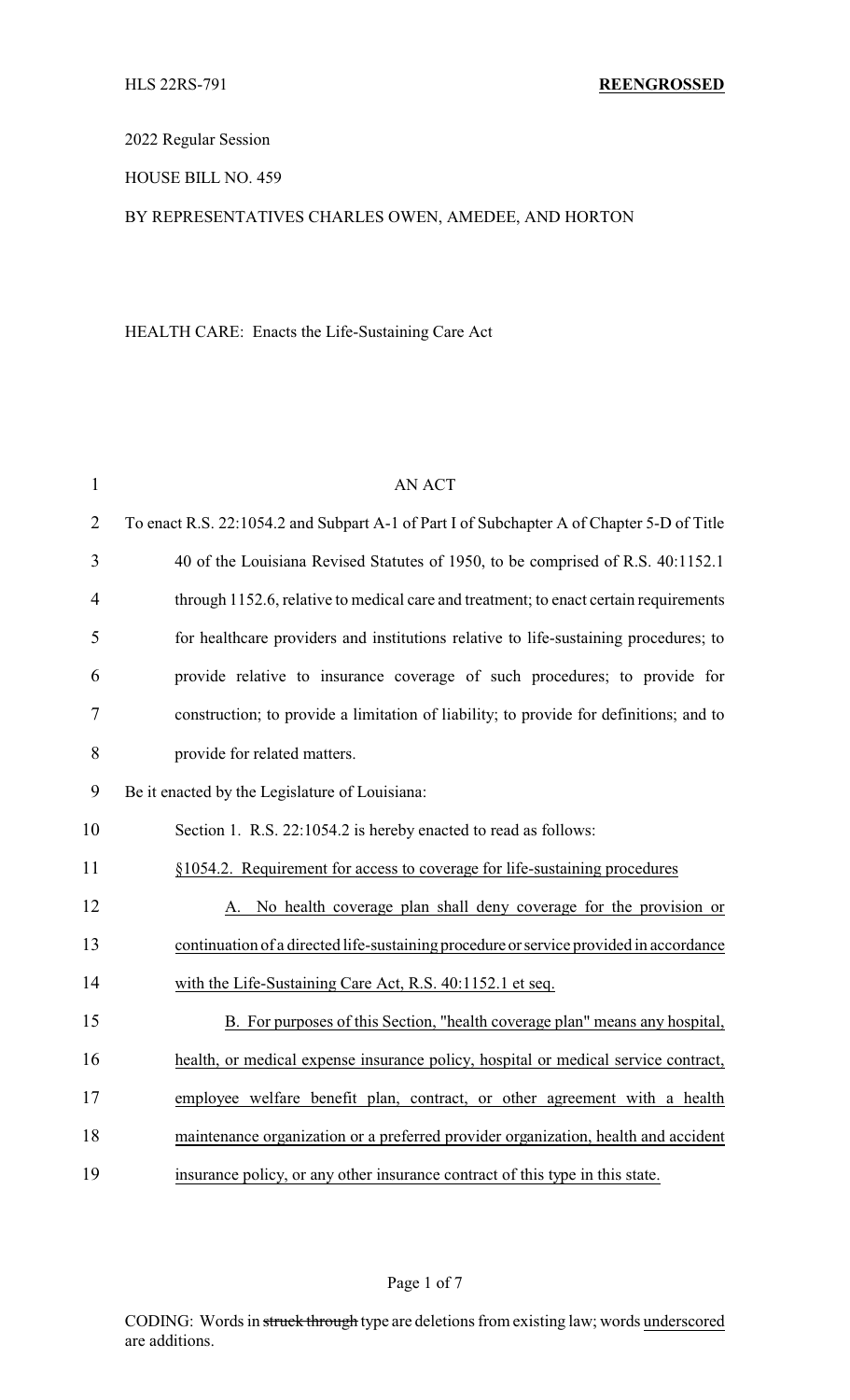| $\mathbf{1}$   | Section 2. Subpart A-1 of Part I of Subchapter A of Chapter 5-D of Title 40 of the        |
|----------------|-------------------------------------------------------------------------------------------|
| $\overline{2}$ | Louisiana Revised Statutes of 1950, comprised of R.S. 40:1152.1 through 1152.6, is hereby |
| 3              | enacted to read as follows:                                                               |
| 4              | SUBPART A-1. THE LIFE-SUSTAINING CARE ACT                                                 |
| 5              | §1152.1. Short title                                                                      |
| 6              | This Subpart shall be known and may be cited as the "Life-Sustaining Care"                |
| 7              | Act".                                                                                     |
| 8              | §1152.2. Legislative findings; purpose                                                    |
| 9              | The legislature hereby finds and declares that any patient whose desire for               |
| 10             | life-sustaining care is refused by a healthcare provider would benefit from laws          |
| 11             | providing for the continuance of life-sustaining care pending a transfer to a willing     |
| 12             | provider or institution. The purpose of this Subpart is to ensure the continued           |
| 13             | provision of healthcare procedures or services when a healthcare provider or              |
| 14             | healthcare institution declines to honor a request by a patient, or a person who may      |
| 15             | consent to medical treatment on behalf of the patient, for the provision or               |
| 16             | continuation of life-sustaining care until a transfer can be effected, and to make        |
| 17             | reasonable efforts to assist in the transfer of the patient to a willing provider or      |
| 18             | institution.                                                                              |
| 19             | §1152.3. Definitions                                                                      |
| 20             | As used in this Subpart, the following terms have the meaning ascribed in this            |
| 21             | Section:                                                                                  |
| 22             | "Healthcare institution" means any public or private organization,<br>(1)                 |
| 23             | corporation, partnership, sole proprietorship, association, agency, network, joint        |
| 24             | venture, or other entity that is involved in providing healthcare services, including     |
| 25             | but not limited to hospitals, clinics, medical centers, ambulatory surgical centers,      |
| 26             | private physician's offices, nursing homes, or other institutions or locations wherein    |
| 27             | healthcare services are provided to any person.                                           |
| 28             | "Healthcare provider" means any individual who may be asked to<br>(2)                     |
| 29             | participate in any way in a healthcare service, including, but not limited to a           |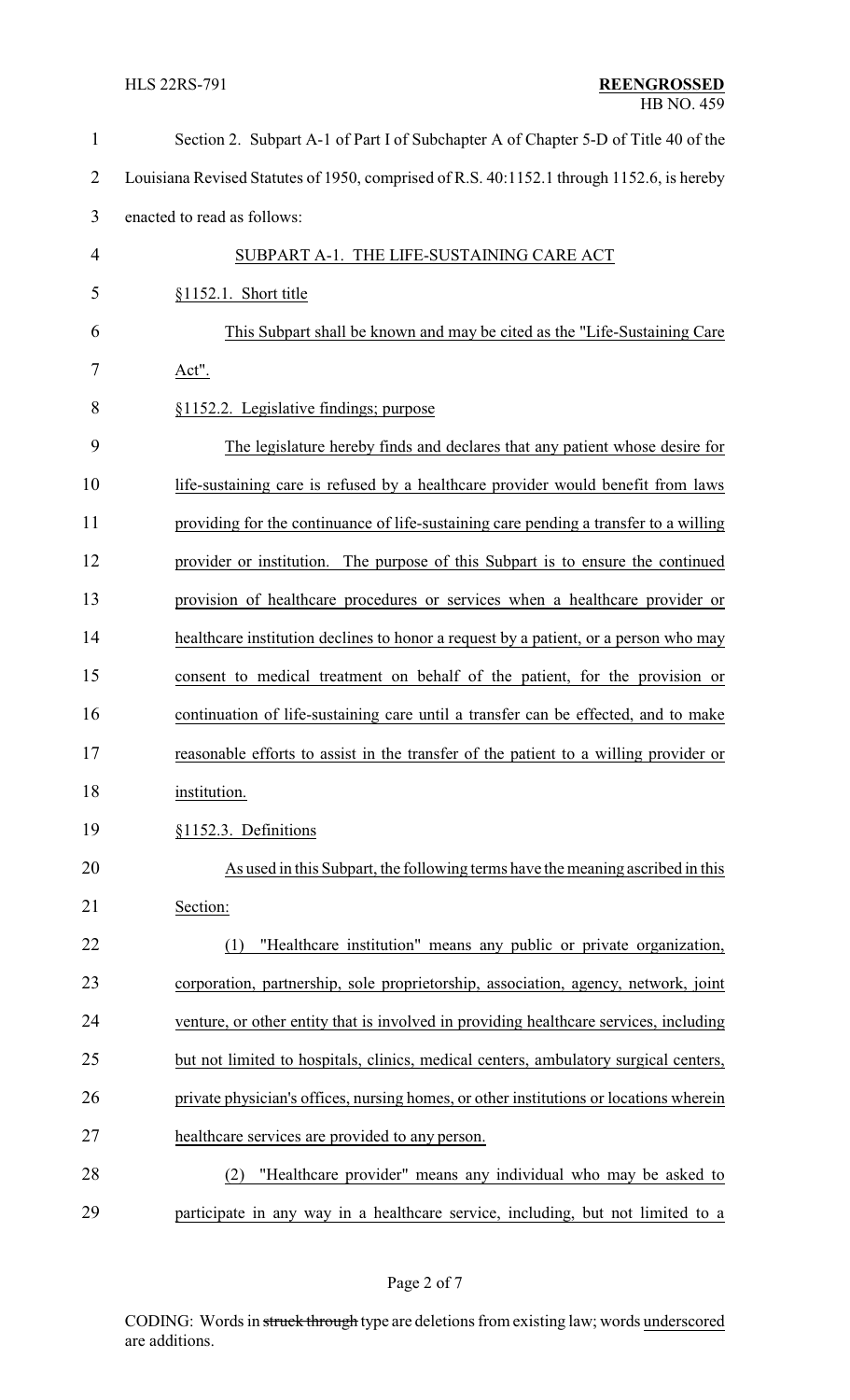| $\mathbf{1}$   | physician, physician assistant, nurse, nurse aide, medical assistant, hospital         |  |  |  |
|----------------|----------------------------------------------------------------------------------------|--|--|--|
| $\overline{2}$ | employee, clinic employee, nursing home employee, or any other person who              |  |  |  |
| 3              | furnishes or assists in the furnishing of healthcare services.                         |  |  |  |
| 4              | (3) "Life-sustaining procedure" means any medical procedure or intervention            |  |  |  |
| 5              | which, in reasonable medical judgment, has the possibility of sustaining the life of   |  |  |  |
| 6              | the patient.                                                                           |  |  |  |
| 7              | §1152.4. Provision of life-sustaining procedures                                       |  |  |  |
| 8              | A. If a patient, an individual who has authority to consent on behalf of a             |  |  |  |
| 9              | patient in accordance with R.S. 40:1159.4, or an advance directive of a patient        |  |  |  |
| 10             | directs the provision or opposes the withdrawal of a life-sustaining procedure, a      |  |  |  |
| 11             | healthcare provider or healthcare institution shall ensure the provision or            |  |  |  |
| 12             | continuation of the directed life-sustaining procedure.                                |  |  |  |
| 13             | B.(1) A healthcare provider or healthcare institution that is unwilling to             |  |  |  |
| 14             | provide a directed life-sustaining procedure pursuant to Subsection A of this Section  |  |  |  |
| 15             | may transfer the patient to another healthcare provider or healthcare institution      |  |  |  |
| 16             | capable of and willing to provide the procedure. Upon the identification of a capable  |  |  |  |
| 17             | and willing healthcare provider or healthcare institution by the patient or an         |  |  |  |
| 18             | individual who has authority to consent on behalf of the patient in accordance with    |  |  |  |
| 19             | R.S. 40:1159.4, the unwilling healthcare provider or healthcare institution shall make |  |  |  |
| 20             | a reasonable and good faith attempt to transfer the patient to the willing healthcare  |  |  |  |
| 21             | provider or healthcare institution identified by the patient or an individual who has  |  |  |  |
| 22             | legal authority to consent on his behalf. However, the unwilling healthcare provider   |  |  |  |
| 23             | or healthcare institution shall make a good faith effort to ensure the provision or    |  |  |  |
| 24             | continuation of the directed life-sustaining procedure. Any transfer of a patient      |  |  |  |
| 25             | pursuant to the provisions of this Subsection shall be conducted promptly upon         |  |  |  |
| 26             | agreement by the receiving healthcare provider or healthcare institution to admit the  |  |  |  |
| 27             | patient.                                                                               |  |  |  |
| 28             | If the patient, his advance directive, or an individual who has authority<br>(2)       |  |  |  |
| 29             | to consent on his behalf in accordance with R.S. 40:1159.4 is in conflict with the     |  |  |  |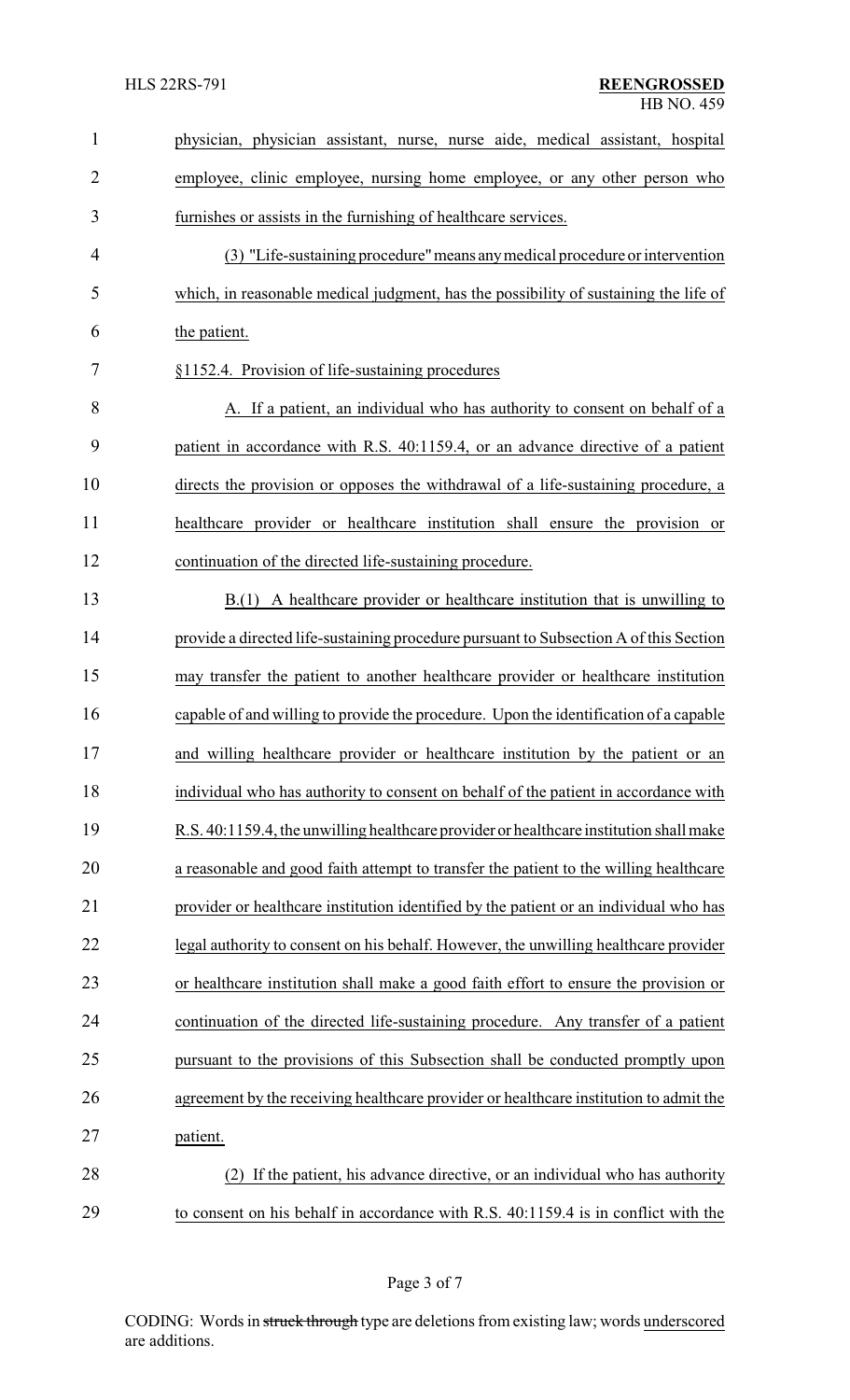| $\mathbf{1}$   | healthcare provider or healthcare institution treating the patient regarding whether            |
|----------------|-------------------------------------------------------------------------------------------------|
| $\overline{2}$ | life-sustaining care for the patient should be continued, the patient or individual who         |
| 3              | has authority to consent on his behalf shall, within thirty days of that person and the         |
| $\overline{4}$ | provider or institution mutually acknowledging the conflict, identify a healthcare              |
| 5              | provider or healthcare institution that is capable of and willing to provide life-              |
| 6              | sustaining care for the patient. If no willing provider or institution is identified and        |
| 7              | the conflict remains unresolved after the expiration of the thirty-day period provided          |
| 8              | for in this Paragraph, the provider or institution treating the patient shall pursue a          |
| 9              | legal remedy in the district court of the judicial district in which it is located.             |
| 10             | C. In any instance in which the services provided to a patient for the                          |
| 11             | provision or continuation of a directed life-sustaining procedure are not covered by            |
| 12             | any public or private health insurance coverage, payment for the services provided              |
| 13             | in accordance with this Subpart shall remain the obligation of the patient.                     |
| 14             | §1152.5. Advance directives and other declarations and orders not affected                      |
| 15             | Nothing in this Subpart shall be construed to supersede a properly signed and                   |
| 16             | executed living will, advance directive, declaration concerning life-sustaining                 |
| 17             | procedures, or physician order for scope of treatment form prepared in accordance               |
| 18             | with Subpart A, B, or C of this Part or any other applicable provisions of law.                 |
| 19             | §1152.6. Limitation of liability                                                                |
| 20             | Compliance with this Subpart shall not create, or be construed or interpreted                   |
| 21             | to create, a new cause of action or to create a standard of care, obligation, or duty           |
| 22             | that provides a basis for a cause of action.                                                    |
| 23             | Section 3. Any provision of this Act held to be invalid or unenforceable by its terms,          |
| 24             | or as applied to any person or circumstance, shall be construed so as to give it the maximum    |
| 25             | effect permitted by law, unless such holding is one of utter invalidity or unenforceability,    |
| 26             | in which event such provision shall be deemed severable in accordance with R.S. 24:175,         |
| 27             | and shall not affect the remainder hereof or the application of such provision to other persons |
| 28             | not similarly situated or to other, dissimilar circumstances.                                   |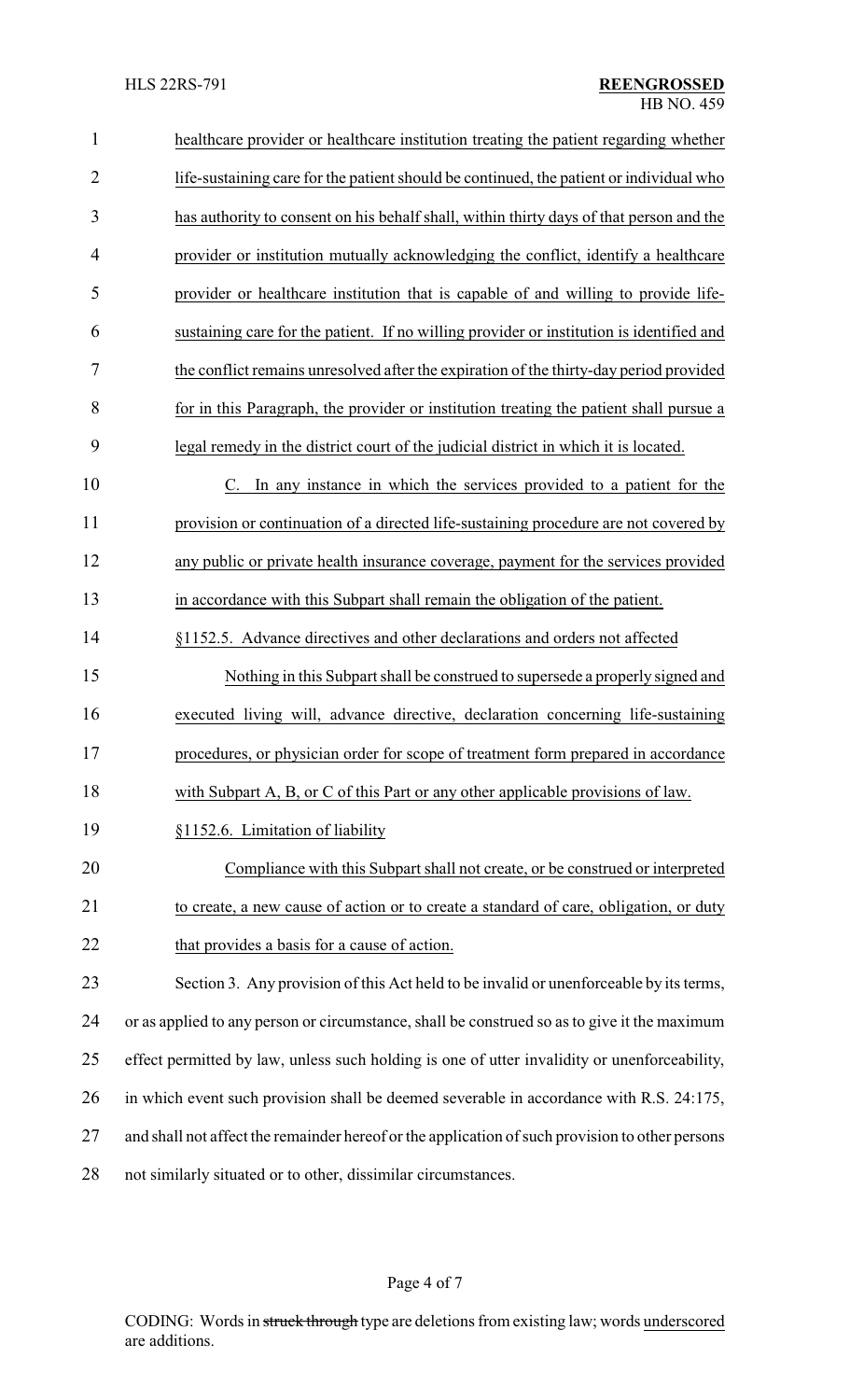#### DIGEST

The digest printed below was prepared by House Legislative Services. It constitutes no part of the legislative instrument. The keyword, one-liner, abstract, and digest do not constitute part of the law or proof or indicia of legislative intent. [R.S. 1:13(B) and 24:177(E)]

| HB 459 Reengrossed | 2022 Regular Session | <b>Charles Owen</b> |
|--------------------|----------------------|---------------------|
|--------------------|----------------------|---------------------|

**Abstract:** Enacts the Life-Sustaining Care Act which establishes a duty for healthcare providers and institutions to provide life-sustaining care in certain instances.

Proposed law provides that its purpose is to ensure the continued provision of healthcare procedures or services when a healthcare provider or healthcare institution declines to honor a request by a patient, or a person who may consent to medical treatment on behalf of the patient, for the provision or continuation of life-sustaining care until a transfer can be effected, and to make reasonable efforts to assist in the transfer of the patient to a willing provider or institution.

Proposed law defines "life-sustaining care" as anymedical procedure or intervention which, in reasonable medical judgment, has the possibility of sustaining the life of the patient.

Proposed law stipulates that if a patient, a person who may consent to medical treatment on behalf of the patient in accordance with present law (R.S. 40:1159.4), or an advance directive of a patient directs the provision or opposes the withdrawal of a life-sustaining procedure, a healthcare provider or institution shall ensure the provision or continuation of the directed life-sustaining care.

Proposed law authorizes healthcare providers and institutions that are unwilling to provide a directed life-sustaining procedure to transfer the patient to another healthcare provider or healthcare institution capable of and willing to provide the procedure. Provides for the process by which such a transfer may be effected.

Proposed law provides that if the patient, his advance directive, or an individual who has authority to consent on his behalf is in conflict with the healthcare provider or healthcare institution treating the patient regarding whether life-sustaining care for the patient should be continued, the patient or individual who has authority to consent on his behalf shall, within 30 days of that person and the provider or institution mutually acknowledging the conflict, identify a healthcare provider or healthcare institution that is capable of and willing to provide life-sustaining care for the patient.

Proposed law requires that if no willing provider or institution is identified and the conflict over life-sustaining care for the patient remains unresolved after the expiration of the 30-day period afforded in proposed law, the provider or institution treating the patient shall pursue a legal remedy in a court of law.

Proposed law stipulates that nothing therein shall be construed to supersede a properly signed and executed living will, advance directive, declaration concerning life-sustaining procedures, or physician order for scope of treatment form prepared in accordance with applicable provisions of present law.

Proposed law provides that compliance with proposed law shall not create, or be construed or interpreted to create, a new cause of action or to create a standard of care, obligation, or duty that provides a basis for a cause of action.

Proposed law prohibits health coverage plans from denying coverage for the provision or continuation of a directed life-sustaining procedure or service delivered in accordance with proposed law. Provides that for purposes of proposed law, "health coverage plan" means

#### Page 5 of 7

CODING: Words in struck through type are deletions from existing law; words underscored are additions.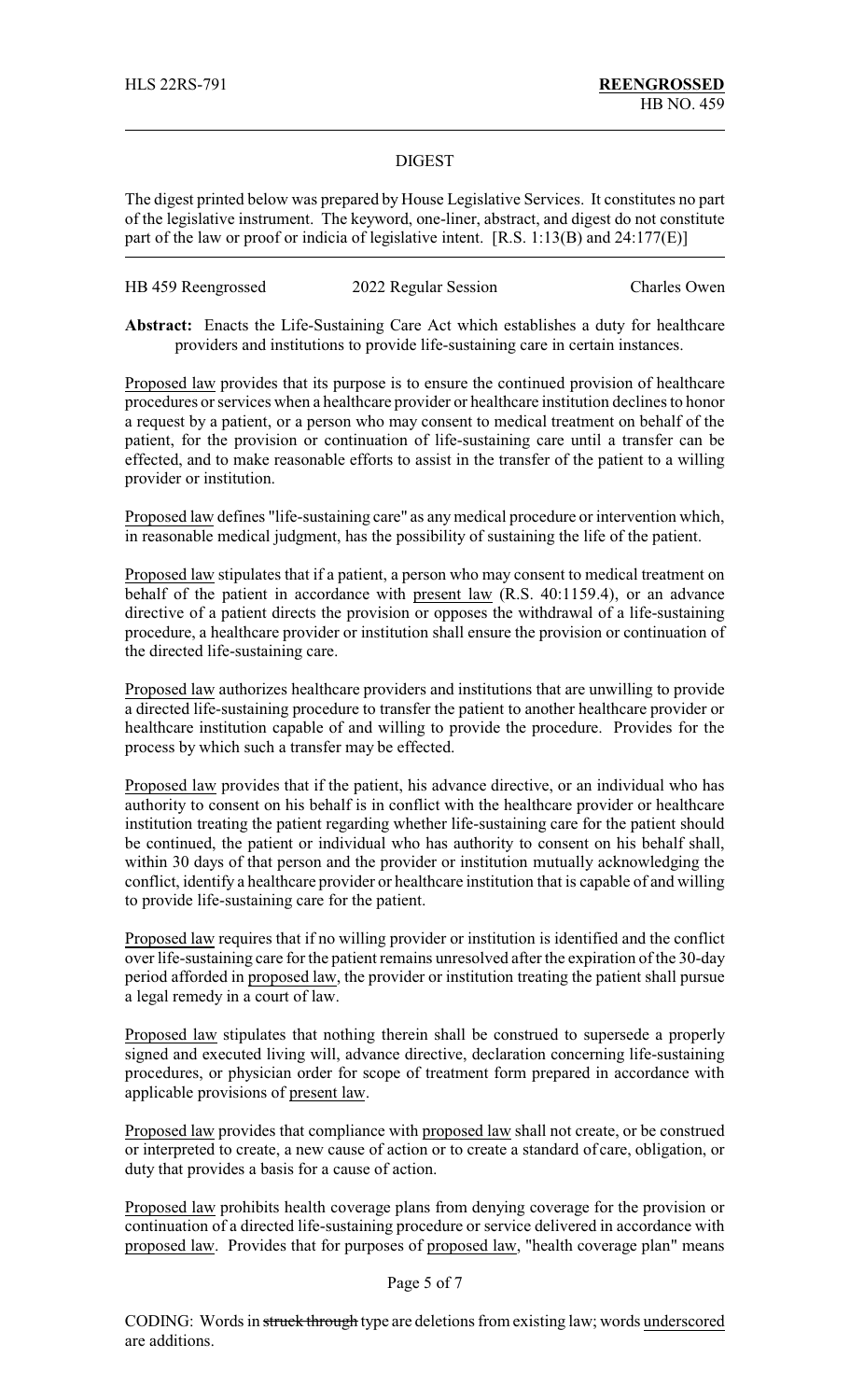any hospital, health, or medical expense insurance policy, hospital or medical service contract, employee welfare benefit plan, contract, or other agreement with a health maintenance organization or a preferred provider organization, health and accident insurance policy, or any other insurance contract of this type in this state.

Proposed law stipulates that when services provided to a patient for the provision or continuation of a directed life-sustaining procedure are not covered by any public or private health insurance coverage, payment for the services provided in accordance with proposed law shall remain the obligation of the patient.

(Adds R.S. 22:1054.2 and R.S. 40:1152.1-1152.6)

## Summary of Amendments Adopted by House

- The Committee Amendments Proposed by House Committee on Health and Welfare to the original bill:
- 1. Provide within the La. Insurance Code (Title 22 of present law) that no health coverage plan shall deny coverage for the provision or continuation of a directed life-sustaining procedure or service provided in accordance with proposed law.
- 2. Revise legislative findings and purpose language provided in proposed law.
- 3. Revise the definitions of "legal representative" and "life-sustaining procedure" provided in proposed law.
- 4. Revise proposed law pertaining to transfer of patients in instances in which a healthcare provider or healthcare institution is unwilling to provide a directed life-sustaining procedure pursuant to proposed law.
- 5. Stipulate that when services provided to a patient for the provision or continuation of a directed life-sustaining procedure are not covered by any public or private health insurance coverage, payment for the services provided in accordance with proposed law shall remain the obligation of the patient.
- 6. Stipulate that nothing in proposed law shall be construed to supersede a properly signed and executed living will, advance directive, declaration concerning life-sustaining procedures, or physician order for scope of treatment form prepared in accordance with applicable provisions of present law.
- 7. Provide that compliance with proposed law shall not create, or be construed or interpreted to create, a new cause of action or to create a standard of care, obligation, or duty that provides a basis for a cause of action.
- 8. Make technical changes.

## The House Floor Amendments to the engrossed bill:

- 1. Delete the defined term "legal representative" from proposed law and replace instances of the term with references to "an individual who has authority to consent on behalf of a patient" in accordance with present law relative to medical consent (R.S. 40:1159.4).
- 2. Provide that if the patient, his advance directive, or an individual who has authority to consent on his behalf is in conflict with the healthcare provider or healthcare institution treating the patient regarding whether life-sustaining care for the patient should be continued, the patient or individual who has authority to consent on his behalf shall, within 30 days of that person and the provider or

## Page 6 of 7